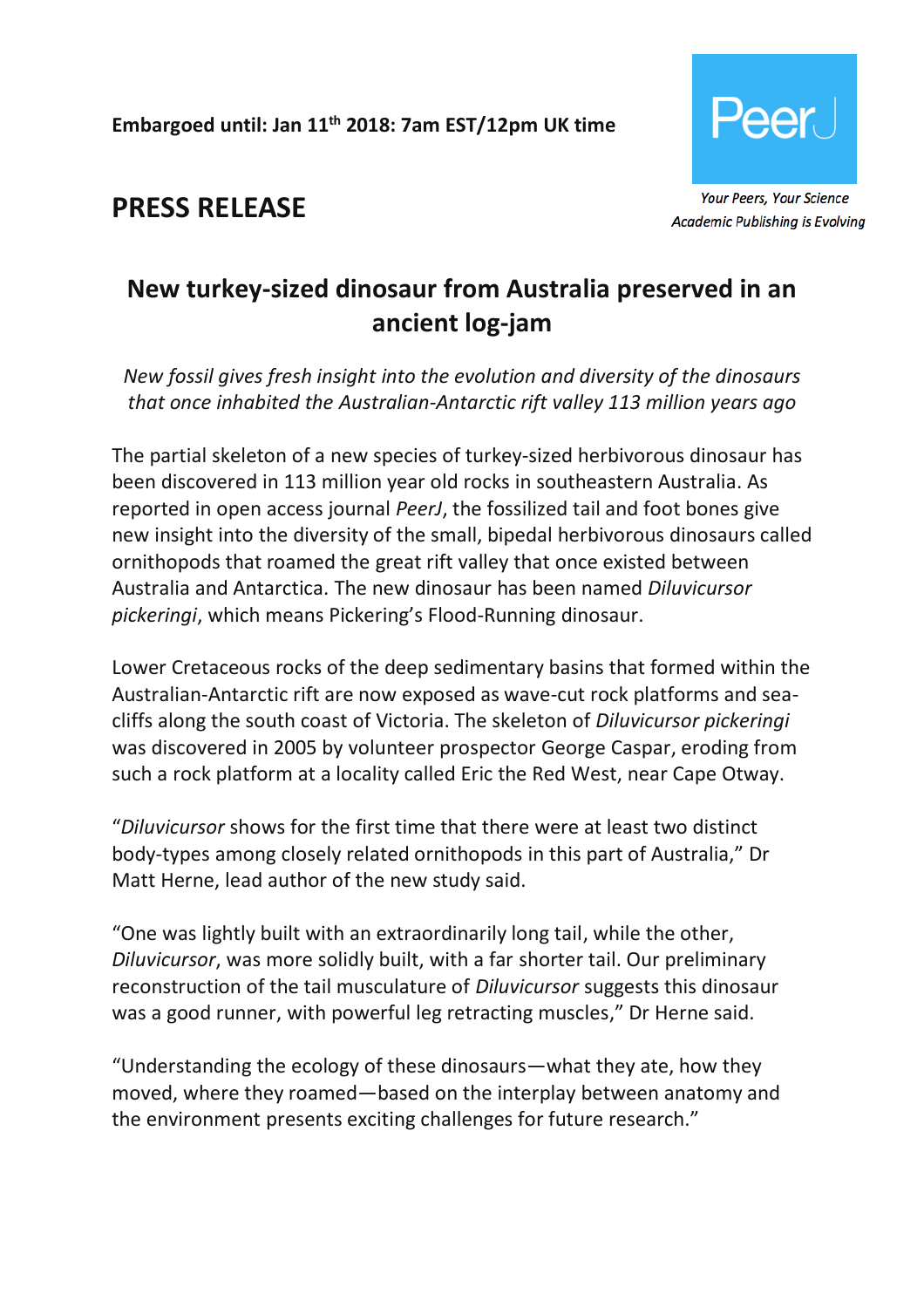The species name honors the late David Pickering, who was Museums Victoria's Collection Manager, Vertebrate Palaeontology. David contributed significantly to Australian paleontology in the lab and field, and tirelessly assisted countless students of paleontology and researchers to achieve their goals. Sadly, David passed away just over a year ago on Christmas Eve 2016.

The site of Eric the Red West has additional importance as it helps build a picture the ancient rift valley ecosystem. Fossil vertebrate remains at this site were buried in deep scours at the base of a powerful river, along with floodtransported tree stumps, logs and branches.

"The carcass of the *Diluvicursor pickeringi* holotype appears to have become entangled in a log-jam at the bottom of this river," explained Dr Herne. "The sizes of some of the logs in the deposit and the abundance of wood suggest the river traversed a well-forested floodplain. The logs preserved at the site are likely to represent conifer forests of trees within families still seen in Australia today."

"Much of the fossil vertebrate material from Eric the Red West has yet to be described, so further dinosaurs and other exciting animals from this site are now anticipated."

# **###**

**Images:**

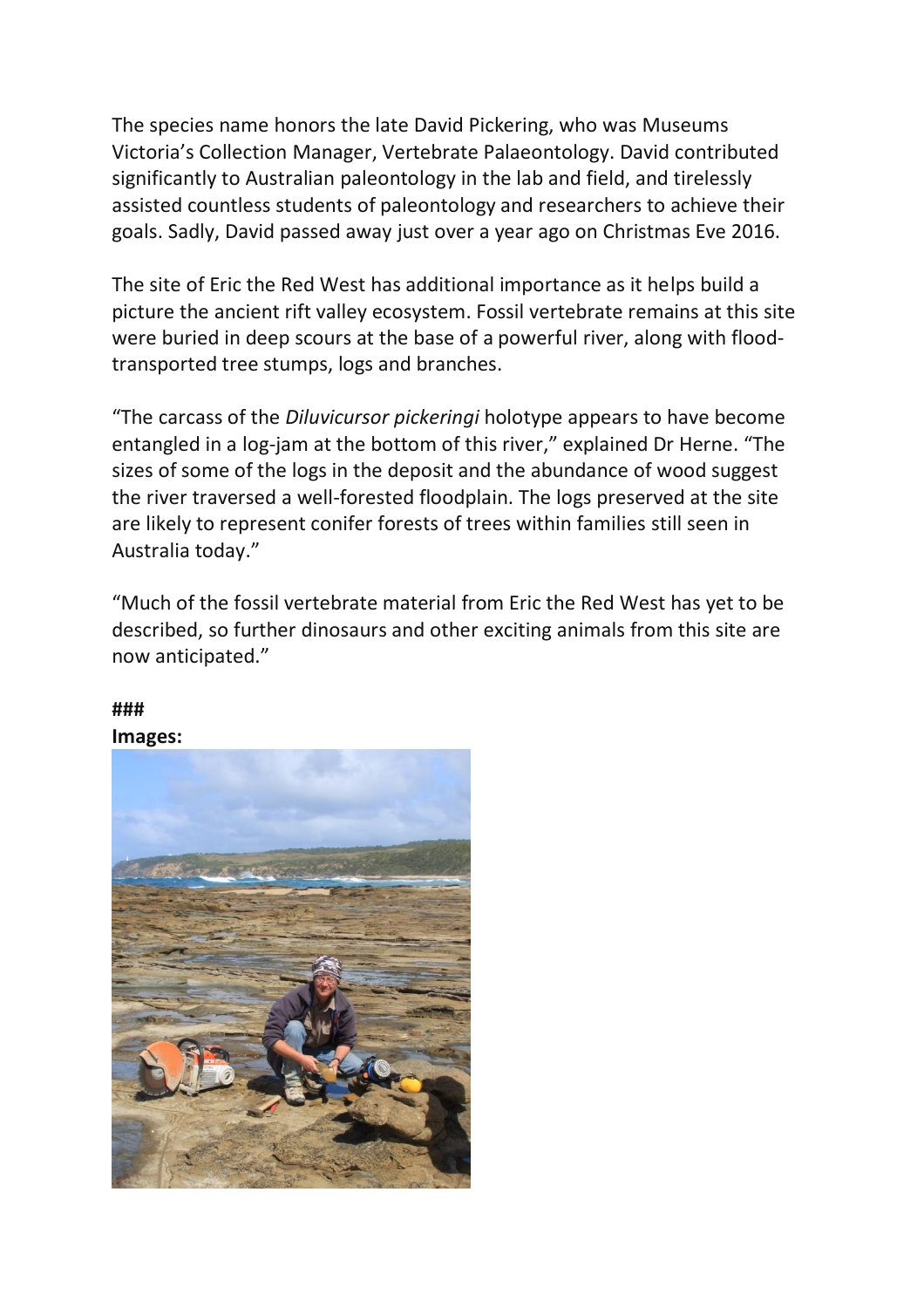**Caption:** The late David Pickering on the coastal shore-platform near the fossil vertebrate locality of Eric the Red West, where *Diluvicursor pickeringi* was discovered. Image credit: Matt Herne.



**Caption:** The holotype partial skeleton of *Diluvicursor pickeringi* after it was prepared from several blocks of sandstone by Lesley Kool of Monash University The fossil preserves most of the tail along with the right ankle and foot. Image credit: Steve Poropat and Museums Victoria (CC-BY).

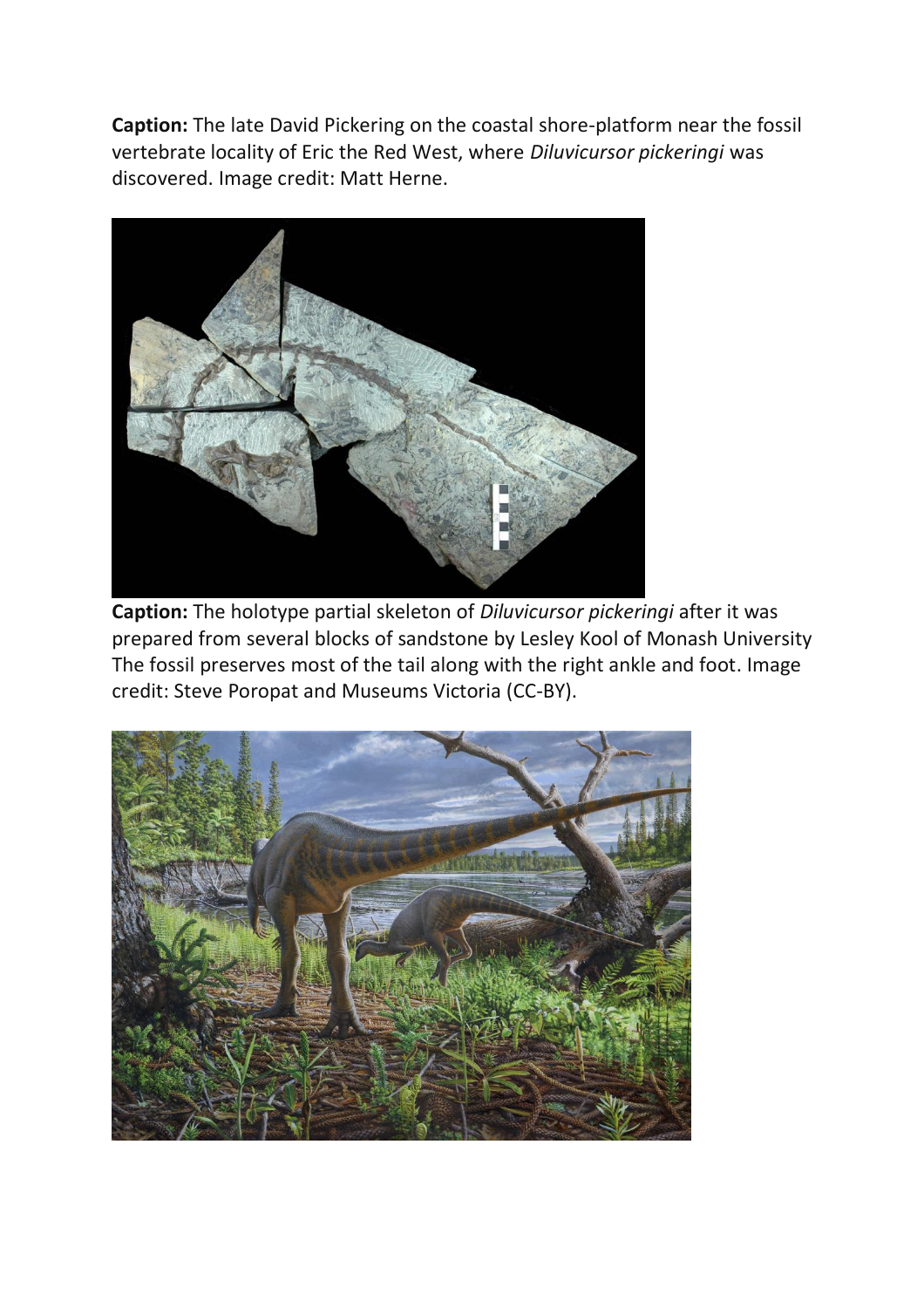**Caption:** Artist's impression of two *Diluvicursor pickeringi* foraging on the bank of a high-energy river within the Australian-Antarctic rift valley. Painting credit: Peter Trusler.

## **Full Media Pack including images:**

<https://drive.google.com/open?id=1KtMUd7AKZQWgnytx71oBhgBYjfFaGPXY>

**###**

**EMBARGOED** until Tuesday 11<sup>th</sup> January 2018: 7 am EST; 12 midday UK local time (i.e. the date of publication)

## **PDF of this Press Release: <http://static.peerj.com/pressReleases/2018/01/Press-Release-Herne.pdf>**

**Link to the Published Version of the article** (quote this link in your story – the link will ONLY work after the embargo lifts): <https://peerj.com/articles/4113> your readers will be able to freely access this article at this URL.

### **###**

### **About:**

**PeerJ** is an Open Access publisher of two peer-reviewed journals and a preprint server. PeerJ's mission is to help the world efficiently publish its knowledge. All works published by PeerJ are Open Access and published using a Creative Commons license (CC-BY 4.0). PeerJ is based in San Diego, CA and the UK and can be accessed at peerj.com

*PeerJ* is the peer-reviewed journal for Biology, Medicine and Environmental Sciences. *PeerJ* has recently added 15 areas in environmental science subject areas, including Natural Resource Management, Climate Change Biology, and Environmental Impacts.

[peerj.com/environmental-sciences](https://peerj.com/environmental-sciences)

PeerJ has an Editorial Board of over 1,900 respected academics, including 5 Nobel Laureates. PeerJ was the recipient of the 2013 ALPSP Award for Publishing Innovation. PeerJ Media Resources (including logos) can be found at: peerj.com/about/press